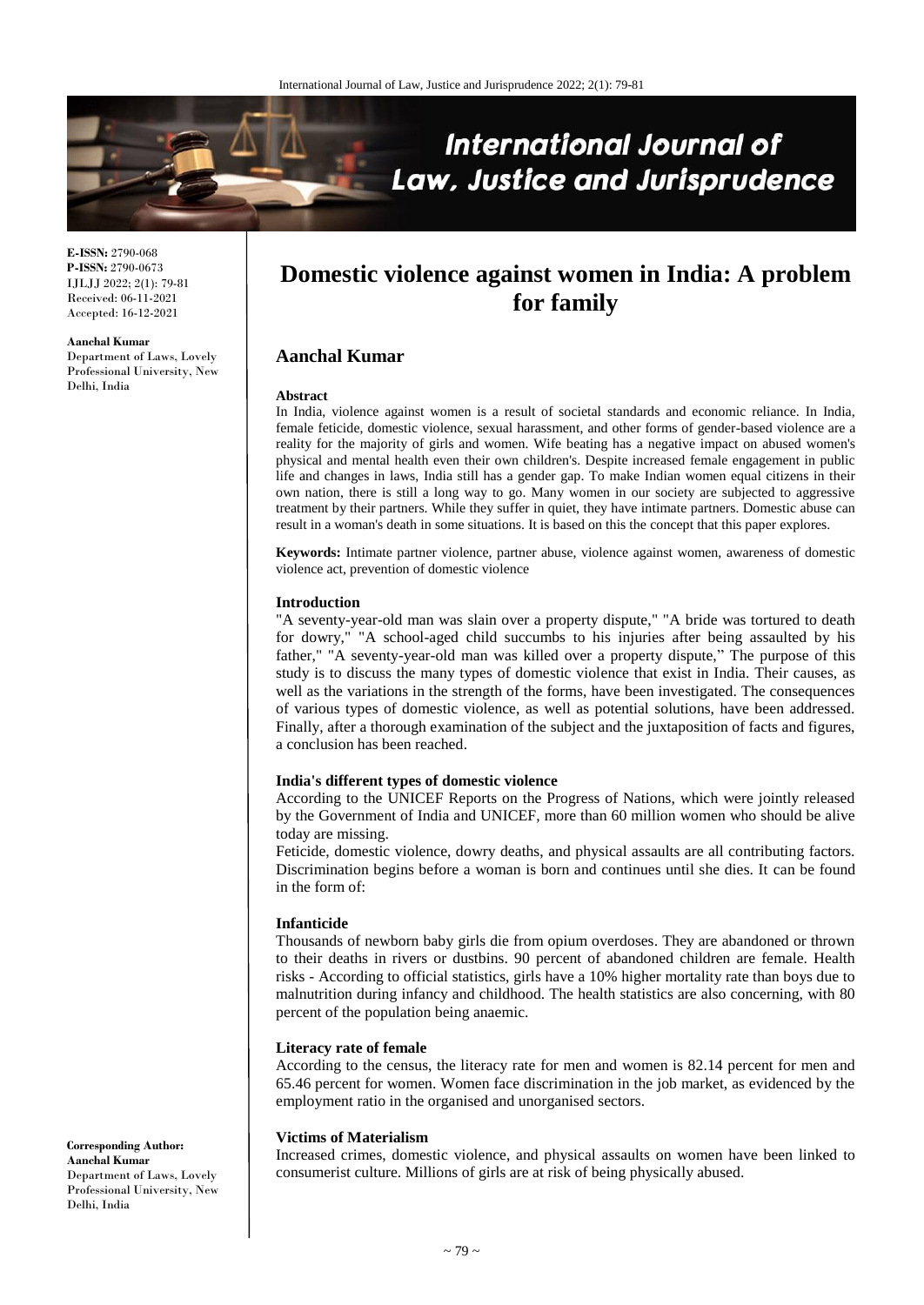## **Dowry fatalities**

The number of dowry deaths in the country is frightening, with one per hour and 42 minutes. Dowry-related violence is on the rise as well. Maharashtra, the states are Madhya Pradesh, Andhra Pradesh, and Rajasthan with the greatest number of cases reported many cases remain unsolved and unreported.

# **Feticide**

As a result of technological advancements, some new types of violence have emerged, such as female feticide, which results in an unequal sex-ratio. Social bias in favour of a malechild leads to abortions (according to a survey, 7999 of the 8000 cases of abortions following sex-determination tests are female fetuse). The sex-ratio is steadily dropping throughout India, with the exception of Kerala. Political, administrative, and economic systems and processes that were inefficient and incompetent failed to stop it.

## **Domestic violence against women**

Women's violence is a prevalent issue that has horrifying physical, sexual, emotional, psychological, and economic effects for girls and women (Gill & Rehman). It affects women of all ages, from all walks of life, and from all socioeconomic groups. "Any act of gender-based violence that results in, or is likely to result in, physical, sexual, or psychological harm or suffering to women, including threats of such acts, coercion, or arbitrary deprivation of liberty, whether occurring in public or private life, is considered violence against women." The term "violence against women" shall include, but not be limited to, the following:

- Domestic violence, including as battering, sexual abuse of female household children, dowry-related violence, marital rape, female genital mutilation, and other damaging traditional practises, non-spousal violence, and violence related to exploitation.
- Community-based physical, sexual, and psychological violence, such as rape, sexual abuse, sexual harassment, and intimidation at work, in educational institutions, and elsewhere, as well as human trafficking and forced prostitution;
- State-sanctioned physical, sexual, and psychological violence, regardless of where it occurs. This is necessary so that policymakers have a thorough awareness of the issues surrounding violence against women; otherwise, the laws and regulations enacted would likely be ineffectual.

## **Domestic violence consequences**

Domestic violence has different implications based on the victim's age, the severity of the violence, and the frequency of the agony.

The effects of domestic violence can be broadly classified into three categories: effect on the victim and family, effect on society, and effect on the nation's growth and production.

# **Effect on the victim and the family Psychological Effect**

Victims who are still living with their offenders frequently report significant levels of tension, worry, and anxiety. As victims are made to feel guilty for 'causing' the abuse and are typically subjected to harsh criticism, depression is prevalent. According to reports, 60 percent of the victims

fulfil the diagnostic criteria for depression, either during or after the relationship ends, and are at a high risk of suicide (Barnett, 2001). Post-Traumatic Stars Disorder is the most usually mentioned psychological impact of domestic violence (PSTD). PSTD is defined by ash backs, intrusive images, heightened startle response, nightmares, and avoidance of situations related with the abuse, according to Vitanza, Vogal, and Marshall (1995).

# **Physical effect**

Bruises, fractured bones, head injuries, lacerations, and internal bleeding are some of the severe physical effects of domestic abuse that necessitate medical attention and hospitalisation (Jones, 1997). Arthritis and irritable bowel syndrome are two chronic health disorders connected to domestic violence victims (Berrios, 1991). Victims who become pregnant while in a domestic violence relationship are at a higher risk of miscarriage, pre-term labour, and foetal harm or death.

# **Effect on children**

There has been a growing recognition that a child who is exposed to domestic abuse during his childhood would experience developmental and psychological problems. Increased aggressiveness, anxiety, and changes in how a child interacts with peers, family, and authorities are some of the emotional and behavioural problems that can arise as a result of domestic abuse. In schools, problems with attitude and cognition, as well as a lack of problem-solving abilities, can emerge. There is a link between childhood experiences of abuse and neglect and grownup perpetration of domestic violence and sexual abuse (Sadler, 1994). In certain circumstances, the abuser would purposefully abuse the mother in front of the child in order to create a chain reaction, pursuing two victims at the same time.

# **Fight against the evil domestic violence**

# **Role of non-government organisations:**

Non-governmental groups and institutions should hold a series of seminars and workshops on various aspects of violence and oppression against women in various locations. They should discuss the gravity, enormity, and dangers of the continuously deteriorating law and order situation, deteriorating human values, individual self-centeredness, and alarming rise in bestial acts against women, which makes it extremely dangerous for women to move freely outside their homes, and try to find a solution.

# **Family**

The first and most important institution in which children learn the first lessons of humanity and social interactions is the family. Family is the finest location to instil healthy values in children and teenagers of both sexes, such as honesty, simplicity, modesty, feeling of duty, and respect for elders. Childhood is the most formative, instructive, and impressionable phase in a person's life, as well as the best time to instil such principles, because it is permanently and rmly embedded in their sensitive mind. Gender sensitization training should be given to the entire family. All children should be treated equally, regardless of gender, from the outset.